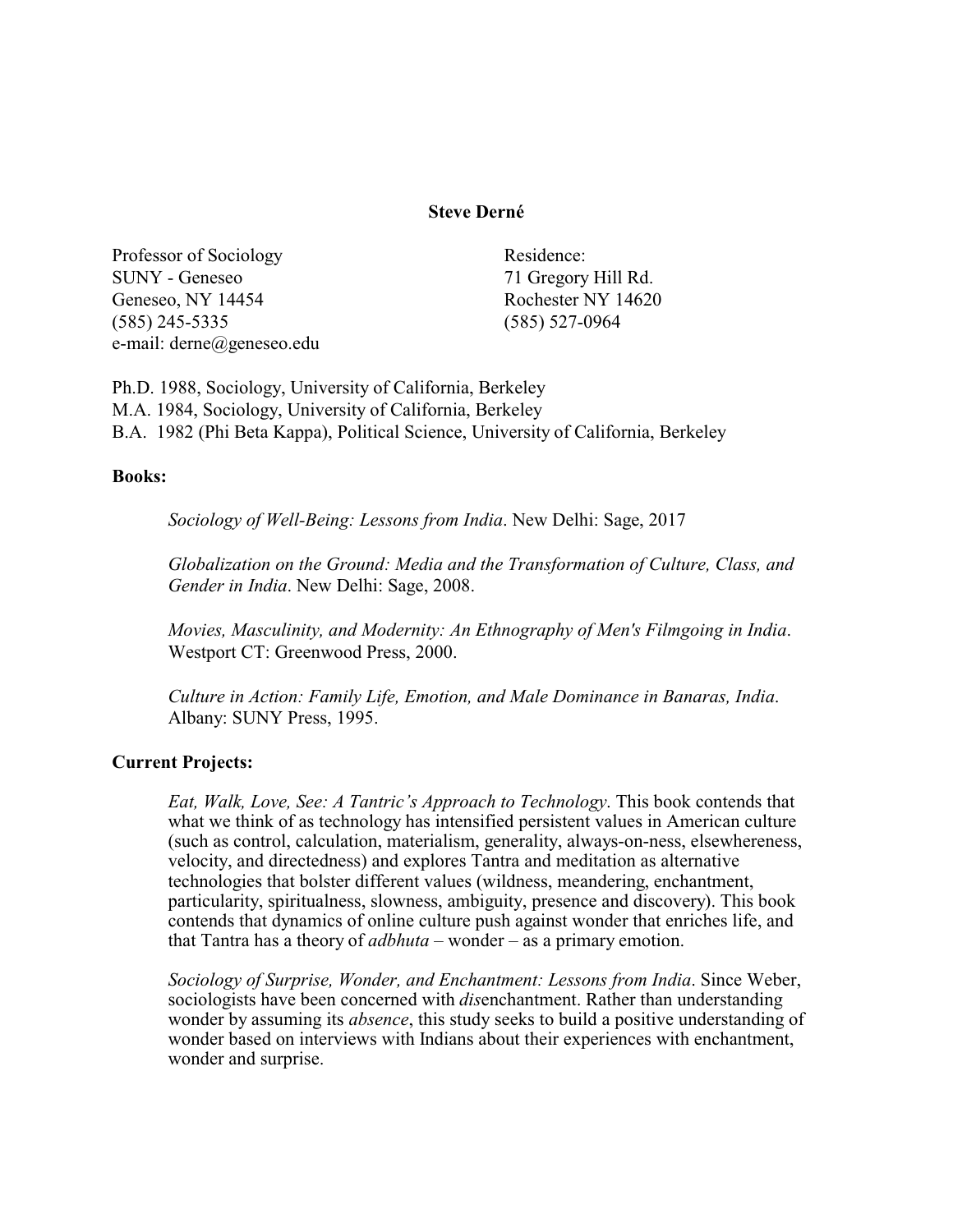#### **Future Project:**

*Sociology of Wander: Lessons from India.* Jeff Ferrell seeks to identify insights of those cast adrift in the modern economy. Yet Ferrell uses his own analysis, more than insights of those who wander, perhaps because he focuses more on those forced into drift than those who choose to drift. This study seeks to identify the insights of those who choose to drift. I would analyze accounts of sadhus (religious itinerants), Indians on pilgrimage, and Indians who renounce household duties for a life of wander in old age. I would also analyze interview questions about the lessons of journeying or wandering that I asked as part of the well-being study in 2007 and 2011 and of wandering as an entertainment that I asked in interviews about family life that I conducted in 1986-1987. I would explore experiences of travelers to India using documentary evidence and wanderers at local hilltops and abandoned buildings in Western New York based on ethnography

## **Articles and Book Chapters**:

"Meditative Inquiry as Alternative Technology." Forthcoming in *The Transformative Potential of Meditative Inquiry: Perspectives and Practices for a Holistic Way of Teaching, Learning, and Living* (ed. Ashwani Kumar). Routledge.

"Sociology of Wonder: An Empirical Study." (This study is based on interviews with 30 Americans.) Under submision.

"Defining *Khushhali*: Well-Being in Interaction." *Economic and Political Weekly*, 20 February 2016, vol. 51, no. 8.

"Transformations of Culture, Class, and Gender in India since Economic Liberalization." Pp. 11-24 in *Contentious Connections: Social Imagination in Globalizing South Asia*. (Eds. Sirpa Tenhunen and Klaus Karttunen.) Newcastle upon Tyne: Cambridge Scholars Press, 2014.

"Shiva Lives in Rochester: A Jogging Professor of Sociology Experiences the Power of Shiva atop Pinnacle Hill in New York." *Economic and Political Weekly* (Mumbai), 16 November 2013 vol. xlviii, nos. 45 and 46, pp. 84-85

"Structural Changes Rather than the Influence of Media: 20 Years of Economic Liberalization in India" (with Narendra Sethi and Meenu Sharma). Pp. 143-165 in *Consumer Culture, Modernity and Identity* (Nita Mathur, ed.) New Delhi: Sage, 2013. [Marathi translation in preparation].

"Well-Being: Lessons from India." Pp. 127-146 in *Pursuits of Happiness: Well-Being in Anthropological Perspective* (Eds. Gordon Mathews and Carolina Izquierdo). Oxford: Berghahn Books, 2009.

"Secular Ritual as Rite of Passage: Movie-going in India." Pp. 59-68 in *Growing up in a Globalized World: An International Reader* (ed. Vinod Chandra.) New Delhi: Macmillan, 2009.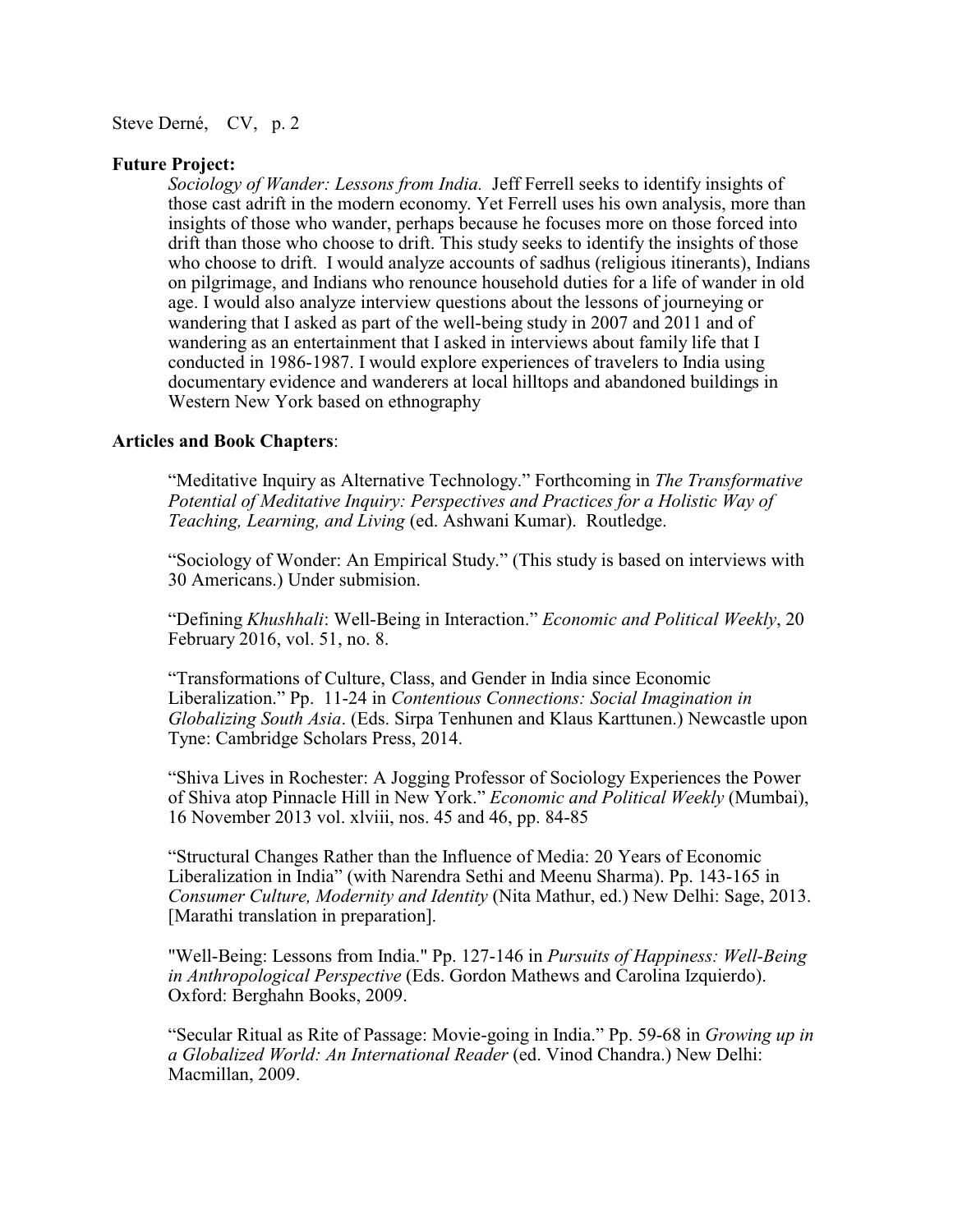### **Articles and Book Chapters** (continued):

"Globalizing Gender Culture: Transnational Cultural Flows and the Intensification of Male Dominance in India." Pp. 121-137 in *Gender and Globalization in Asia and the Pacific: Method, Practice Theory* (eds. Kathy E. Ferguson and Monique Mironesco.) Honolulu: University of Hawaii Press, 2008.

"Male Hindi Filmgoers' Gaze: An Ethnographic Interpretation" (With Lisa Jadwin). Pp. 46-62 in *Urban Women in Contemporary India: A Reader*, ed. Rehana Ghadially, New Delhi: Sage, 2007, pp. 46-62.[Originally appeared in *Contributions to Indian Sociology* 34: 2 (2000), 243-269.]

"Globalization and the Making of a Transnational Middle Class: Implications for Class Analysis" Pp. 177-186 in *Critical Globalization Studies* (eds. William I. Robinson and Richard Applebaum). New York: Routledge, 2005.

"The (Limited) Effect of Cultural Globalization in India: Implications for Culture Theory." *Poetics: Journal of Empirical Research on Culture, The Media and the Arts* 33 (2005) 33-47. (Special issue on "Cultural Sociology at the Crossroads of the Discipline," edited by Lyn Spillman and Mark Jacobs).

"Emotions and Collaborative Learning: A Durkheimian Interpretation of Scheff's Theory of Creativity" (with Lisa Jadwin) *Studies in Symbolic Interaction*, 28 (2005), 311-325.

"Globalization and Masculine Space in India and Fiji." Pp. 86-96 in *Spaces of Masculinity* (eds. Bettina vanHoven and Kathrin Hoerschelmann.) New York: Routledge, 2005.

"Arnold Schwarzenegger, Ally McBeal, and Arranged Marriages: Globalization's Effect on Ordinary People in India." *Contexts* 2:1 (2003), 12-18.[Reprinted in *Globalization: The Transformation of Social Worlds* (eds. D. Stanley Eitzen Maxine Baca Zinn), Wadsworth, 2006, pp. 146-153; excerpted in *Sociology* (ed. Richard T. Schaefer) McGraw Hill, 10<sup>th</sup> edition, 2007, pp. 205-206]. [Translated by Xavier Molénat as "Cinéma, séries télé et marriages arrangés en Inde" *Magazine Sciences Humaines* no. 170, April 2006, pp. 50-53.]

"Culture, Family Structure and Psyche in Hindu India: The 'Fit' and the 'Inconsistencies.'" Pp. 88-114 in *Childhood, Family and Sociocultural Change in India: Reinterpreting the Inner World* (ed. Dinesh Sharma). Delhi: Oxford UP, 2003. [Originally pub. *International J of Group Tensions* 29:3/4 (Winter 2000), 323-348.]

"Globalization and the Reconstitution of Local Gender Arrangements." *Men and Masculinities* 5: 2 (October 2002), 144-164.

"The Indian Women's Movement and Feminist Theory: An Assessment of MacKinnon's Model." *Man in India* 81: 3/4 (2001), 251-262.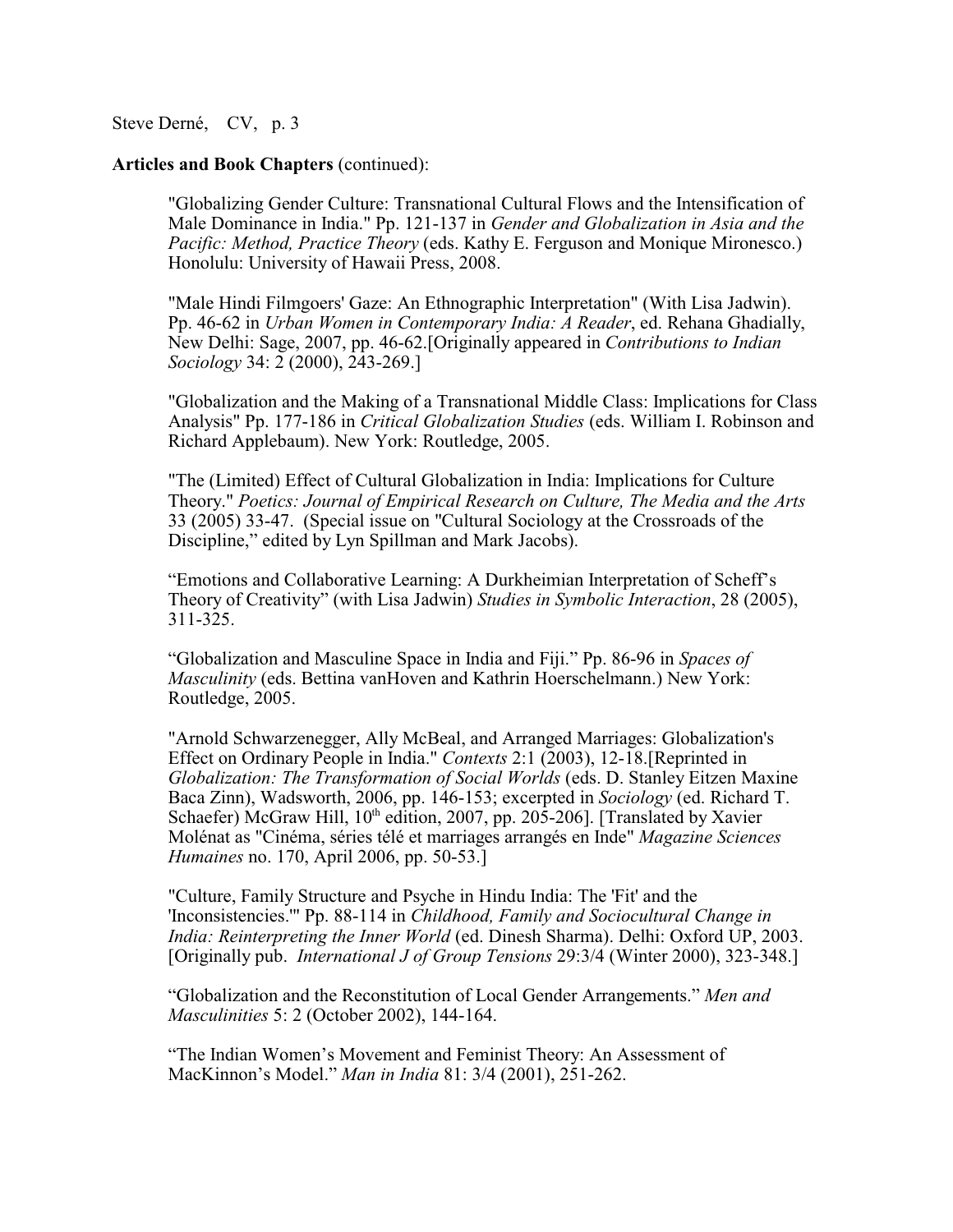### **Articles and Book Chapters** (continued):

"Men's Sexuality and Women's Subordination in Indian Nationalisms." Pp. 237-258 in *Gender Ironies of Nationalism: Sexing the Nation* (ed. Tamar Mayer). London and New York: Routledge, 2000.

"Handling Ambivalence Toward 'Western' Ways: Transnational Cultural Flows and Men's Identity in India" *Studies in Symbolic Interaction* 22 (1999), 17-45.

"Making Sex Violent: Love As Force in Recent Hindi Films." *Violence Against Women* 5 (May 1999), 548-574.

"Feeling Water: Notes on the Sensory Construction of Time and Space in Banaras." *Man in India* 78:1&2 (1998), 1-7.

"Popular Culture and Emotional Experiences: Rituals of Filmgoing and the Reception of Emotion Culture." Pp. 171-197 in *Social Perspectives on Emotion* (volume 3). (Carolyn Ellis and Michael G. Flaherty, eds.) Greenwich, CT: JAI Press, 1995.

"Market Forces at Work: Religious Themes in Commercial Hindi Films." Pp. 191-216 in *Media and the Transformations of Religions in South Asia* (Lawrence A. Babb and Susan S. Wadley, eds.) Philadelphia: University of Pennsylvania Press, 1995.

"Structural Realities, Persistent Dilemmas, and the Construction of Emotional Paradigms: Love in Three Cultures." Pp. 281-308 in *Social Perspectives on Emotion* (vol. 2). (William Wentworth and John Ryan, eds.) Greenwich, CT: JAI Press, 1994.

"Hindu Men Talk About Controlling Women: Cultural Ideas as a Tool of the Powerful." *Sociological Perspectives*, 37:2 (1994), 203-227.

"Cultural Conceptions of Human Motivation and Their Significance for Culture Theory." Pp. 267-287 in *Sociology of Culture: Emerging Theoretical Perspectives* (Diana Crane, ed.) Cambridge, MA: Blackwell, 1994.

"Arranging Marriages: How Fathers' Concerns Limit Women's Educational Achievements." Pp. 83-101 in *Women, Education, and Family Structure in India*. (Carol Chapnick Mukhopadhyay and Susan Seymour, eds.) Boulder: Westview, 1994.

"Violating the Hindu Norm of Husband-Wife Avoidance." *Journal of Comparative Family Studies*, 25:2 (1994), 249-267.

"Equality and Hierarchy Between Adult Brothers: Culture and Sibling Relations in North Indian Urban Joint Families." Pp. 165-189 in *Siblings in South Asia: Brothers and Sisters in Cultural Context* (Charles Nuckolls, ed.) New York: Guilford, 1993.

"Beyond Institutional and Impulsive Conceptions of Self: Family Structure and the Socially Anchored Real Self." *Ethos* 20:3 (1992), 259-288.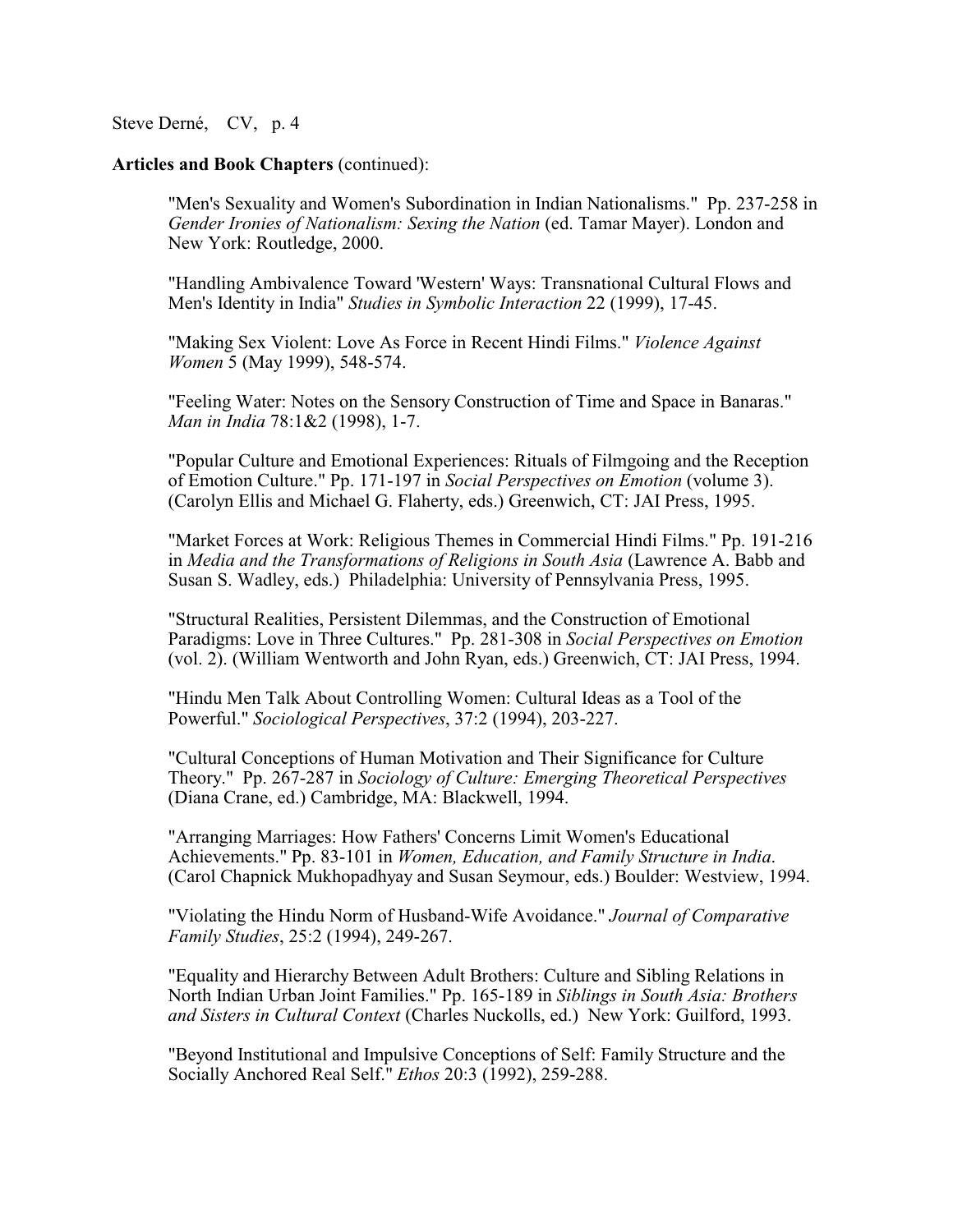#### **Articles and Book Chapters** (continued):

"Commonsense Understandings as Cultural Constraint." *Contributions to Indian Sociology* (n.s.) 26:2 (1992), 195-221.

"Purifying Movements and Syncretic Religious Movements: Religious Changes and the 19th Century Munda and Santal Revolts." *Man in India* 71 (1991), 139-150.

"The Kshatriya View of Caste: A Discussion of Raheja's *Poison in the Gift*." *Contributions to Indian Sociology* (n.s.) 24 (1990), 259-263.

"Images of the Fierce Goddess: Psychoanalysis and Religious Symbols - A Response to Kondos." *Contributions to Indian Sociology* (n.s.) 22 (1988), 89-93.

"Religious Movement as Rite of Passage: An Analysis of the Birsa Movement." *Contributions to Indian Sociology* (n.s.) 19 (1985), 251-268.

## **Selected Invited Lectures**:

"Indians' Conceptions of Well-Being: Universals and Variations" Department of Sociology, Delhi University (India), September 2011**.**

"Transformations of Culture, Class, and Gender in India since Economic Liberalization." Nordic Conference on South Asia, Helsinki (Finland), May 2010 (Keynote Speaker)**.**

"Well-Being: Lessons from India" "Frontiers in Qualitative Sociology: Berkeley Sociologists in the World," conference honoring Arlie Hochschild at the time of her retirement, University of California, Berkeley, October 2006

"Cultural Globalization and Gender Changes in India." Rockefeller conference on Gender and Globalization in Asia and the Pacific, Honolulu, April 2004; Office of Women's Research, University of Hawaii–Manoa, February 2002.

"Globalization and Changing Cultural Orientations of Nonelites in India." Workshop on the Social and Cultural Meaning of Rapid Economic Growth in South Asia and East Asia, University of Iowa, January 2004.

"Globalization and the Reconstitution of Local Gender Arrangements in India and Fiji." International Cultural Studies Program, University of Hawaii, May 2002; Delhi University (India), March 2001; Gender and Globalization series, Global Affairs Institute, Syracuse University, Spring 2000; Globalization and Gender Conference, Hobart and William Smith Colleges, May 1999.

"Handling Ambivalence Toward 'Western' Ways: Hindi Film and Men's Identity." India International Centre, Delhi (India), March 2001.

"Structural Realities and Emotional Paradigms: Joint-Family Living and Indian Notions of Love," Dept. of Sociology, University of the South Pacific (Fiji), August 1998; Committee on Human Development, University of Chicago, October 1992.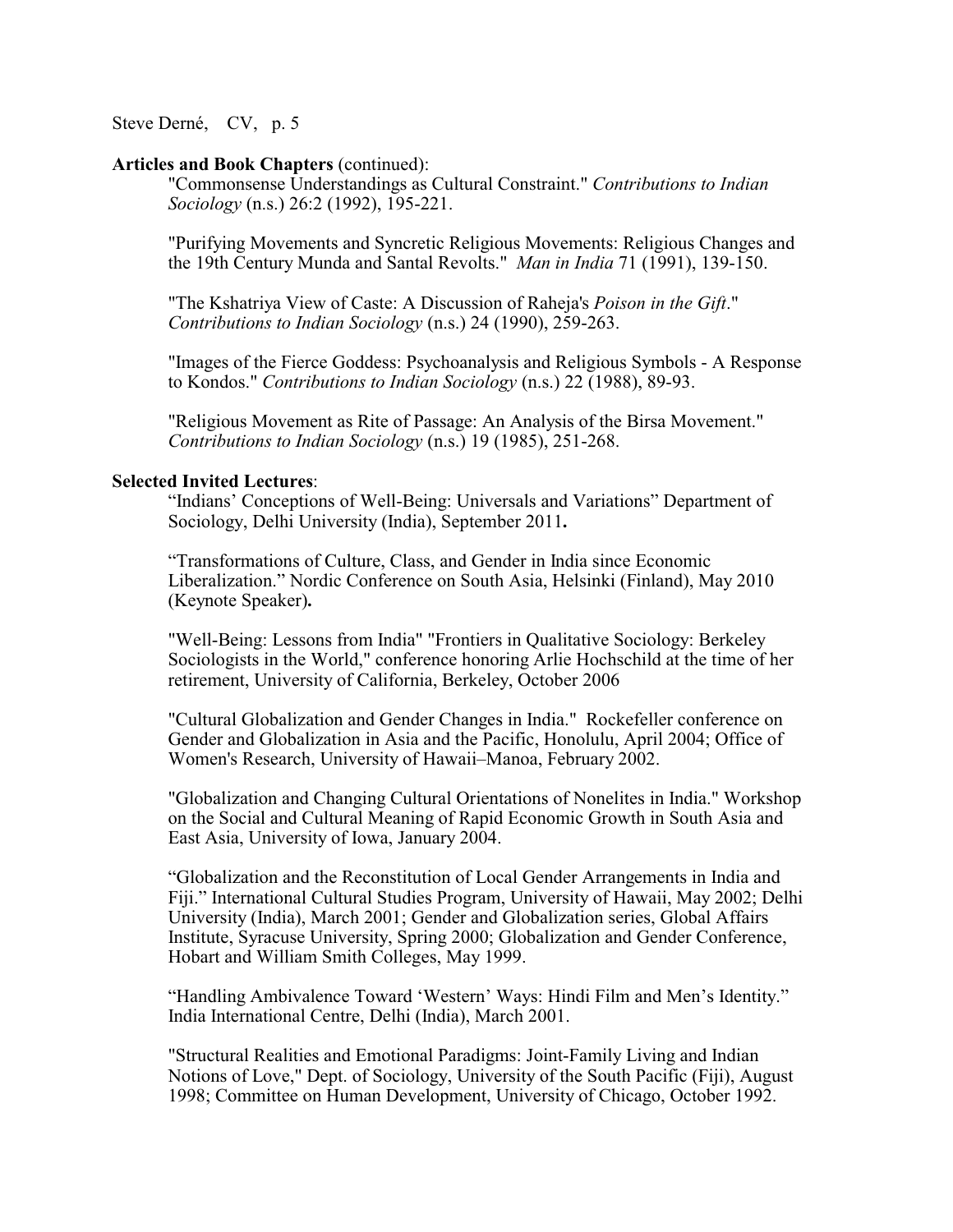# **Languages**:

Hindi

# **Honors**:

Gender Equality Award, SUNY-Geneseo Womyn's Action Coalition (student organization), 2007

Chancellor's Award for Scholarly and Creative Activity, 2004.

Stirling Award, 1991. The Society for Psychological Anthropology awarded 1991's Stirling Award for the outstanding unpublished paper in psychological anthropology to my "Beyond Institutional and Impulsive Conceptions of Self."

Phi Beta Kappa, 1982.

# **Fellowships** (selected):

SUNY-Geneseo Summer Fellowship, 2019. "Beyond Disenchantment: Studying Wonder in India" I analyzed references to wonder, enchantment and surprise that appear in the 203 interviews about well-being that I conducted in India in 2007 and 2011. I prepared an initial interview schedule about wonder and enchantment.

SUNY-Geneseo Sabbatical, 2014-2015. I completed *Sociology of Well-Being: Lessons from India.* I designed a study of nonordinary experiences in India and identified Indian religious texts' hypotheses about emotion, including wonder.

Fulbright-Hays Faculty Research Abroad Fellowship, August-December 2011, "Well - Being in India." Conducted 116 interviews about well being in Dehra Dun, India. (Research published as *Sociology of Well-Being: Lessons from India).*

SUNY-Geneseo Sabbatical, "Well-Being in India," Fall 2007. Conducted 87 interviews about well-being in Dehra Dun, India. Participant observation at 8 pilgrimage sites in Uttarakhand, India. (Research published as *Sociology of Well-Being: Lessons from India).*

National Endowment for the Humanities Summer Institute for College Teachers, 2005. "Southeast Asia: Indigenous Impulses and Outside Influences," directed by Barbara Andaya and Leonard Andaya, East-West Center, Honolulu.

Rockefeller Foundation Humanities Fellowship, "Gender and Globalization in Asia and the Pacific," Office of Women's Research, University of Hawaii, January 2002- May 2002. (Research published as *Globalization on the Ground*).

SUNY-Geneseo Sabbatical, "Cultural Globalization and Gender Culture in India," Spring 2001. Conducted 32 interviews with male filmgoers and did 150 hours of participant observation in theatres, replicating fieldwork and interviews I conducted in Dehra Dun in 1991. (Research published as *Globalization on the Ground*).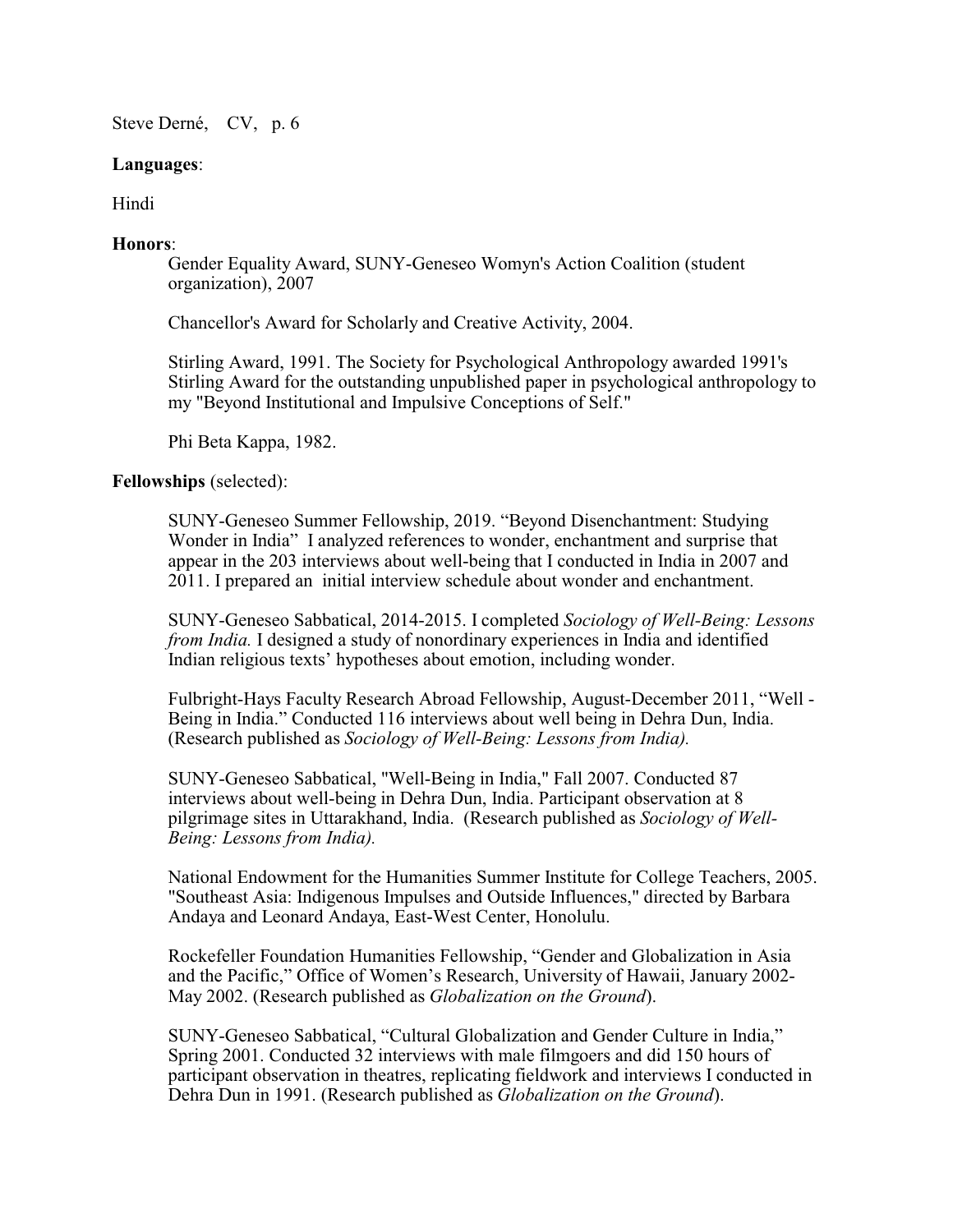**Fellowships** (selected, continued):

Professional Development Fellowship, 1998. Interviewed Indians in Fiji to consider how they balance their identities as Indian and Fiji Islander, traditional and modern as they watch the films which prompt Indian viewers to celebrate their Indianness. (Research published in article in *Men and Masculinities*).

National Endowment for the Humanities Summer Seminar for College Teachers, 1997. "The Politics of Representation: Ethnography, Literature and Film in the Pacific Islands," directed by Geoffrey M. White and Vilsoni Hereniko, East-West Center.

American Institute of Indian Studies Senior Fellowship, June 1991-August 1991. Conducted fieldwork and in-depth interviews with Hindi filmgoers in Dehra Dun, India. (Research published as *Movies, Masculinity and Modernity*.)

Fulbright-Hays Doctoral Dissertation Research Abroad Fellowship (U.S. Department of Education), October 1986-September 1987. Conducted in-depth interviews about women, marriage, and family with upper-caste Hindu men in Varanasi, North India. (Research published as *Culture in Action*).

Foreign Language and Area Studies Fellowships (Hindi) (U.S. Department of Education), 1985-1986, summer 1985, 1984-1985.

## **Teaching Experience:**

Professor of Sociology, SUNY Geneseo, 2004-present Associate Professor of Sociology, SUNY - Geneseo, 1999-2004 Assistant Professor of Sociology, SUNY - Geneseo, 1993-1999 Assistant Prof. of Sociology & Intl. Studies, St. John Fisher College, 1992-1993 Visiting Assistant Prof. of Sociology, Hobart & William Smith Colleges, 1991-1992 Visiting Assistant Prof. of Sociology, Univ. of North Carolina, Charlotte, 1990-1991 Visiting Assistant Professor of Sociology, Davidson College, 1989-1990. Instructor, University of California, Berkeley, 1989; Univ. of California, Davis, 1989

### **Undergraduate Student Research Mentored:**

"Sociology of Wonder and Emotions," two sessions of papers by Chloe Wnuk, "The World is Enchanted and Full of Wonder"; Brooke Reich, "Is There Significance in Wonder?"; Amanda Vick, "Within the Known: Wonder That Comes From Understanding"; Ruben Mercado, "Three Phases of Wonder: Possible Within Your Own Home?"; Meagan Odette,"Wonder in the Eye of the Beholder, Rather than the Event"; Samantha Dorn, "Everlasting Memories: Wonder as a Vivid Experience"; Emily Strayhorn, "Mystic Emotions of Nature and Unity in Antarctica", Samantha Rosenberg, "Religious Celebrations: Emotions Through the Eyes of Another." Geneseo Undergraduate Research Conference, April 2020. Vick, Mercado, Odette, and Dorn also presented their papers at the SUNY-wide Undergraduate Research Conference, Syracuse, April 2020.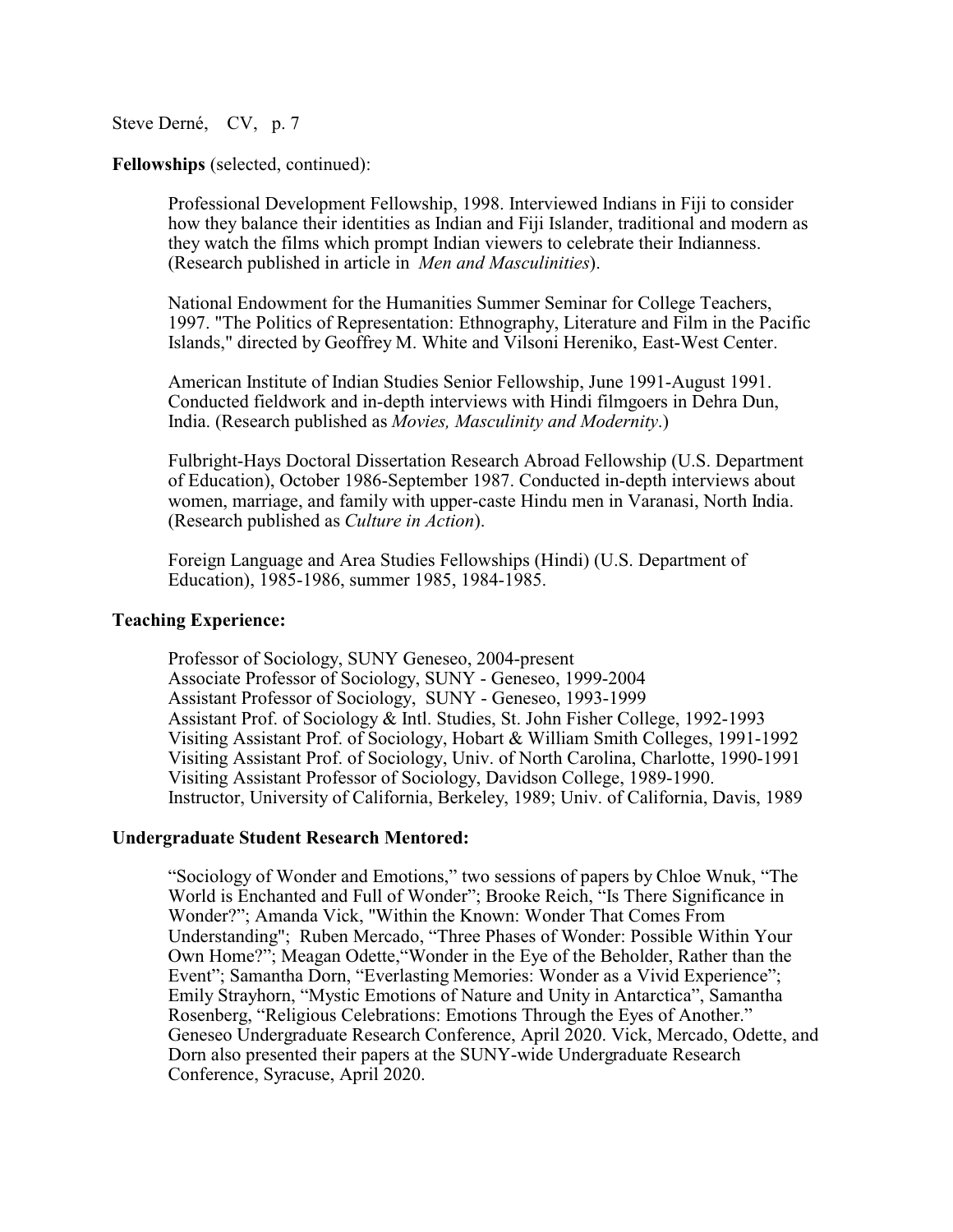### **Undergraduate Student Research Mentored** (continued):

"The Effect of Culture on Parenting Styles: Are There Similarities Between Latinx  $\&$ Working-Class Parenting Styles?" by Elena Camilo, Geneseo Undergraduate Research Conference, April 2020.

"Emotional Highs, Emotional Achievement and Emotional Healing: Sociological Studies of Emotions in Social Movements, Prison Meditation, Horseback Riding, and Regular Religious Practice," with papers by Alia Aeid, "Does the Threat of Danger Diminish Emotional Achievement in Social Movements," Emily Sterns, "Meditation Causes Emotional Healing that Changes Prisoners' Lives," Christine Grace, "Mystic Experience: Union with the Grounds of Existence through Horseback Riding," and Mazzarine Desruisseaux, "Experiencing Lasting Emotional High Through Regular Religious Practice." Geneseo Undergraduate Research Conference, April 2018

"Sociology of Well-Being and of Emotional Achievement," a session of papers by Carly Richardson, "Crafting: Can it be Emotional Achievement," Stephanie Gerspacher, "Work and Well-Being: A Complex Relationship," Vanessa Calle, "Religion and Its Effects on Well-Being," and Tristan Hynes, "Interactions and Well-Being." Geneseo Undergradaute Research Conference, April 2017

"Sociology of Emotions," a session of papers by Dayner Hackshaw, "State Terror: How Totalitarian States Control the Emotions of Citizens," Shannon Mahoney, "Meditation in a Group: Emotional Effects," Emma Gerrol, "The Ability of Group Meditation to Facilitate Emotions," and Giovanna Donahue, "The Difference in Emotional Effects Elicited by Communal Meditation Compared to Solitary Meditation." Geneseo Undergraduate Research Conference, April 2017

Felicia Ryan, "Near-Death Experience and the Mystic Path." SUNY Undergraduate Research Conference, April 2016

"Mystic and Peak Experiences: Sociological Perspectives," a session of papers by Azaria Davis, "The influence of Genre of Music on Deep Listening and Trancing," Soukee VanOrden, "The Use of Alcohol as a Trigger for Mystical Experience," Megan Rasquin, "Home Seva and Guru-Led Siddha: Feelings of Love and Unity," and Felicia Ryan, "Near-Death Experience and the Mystic Path." Geneseo Undergraduate Research Conference, April 2016

"Sociological Studies of Well Being," two sessions of papers by Michael Cooke, "Not What, But Why?: The Importance of Emotions in Understanding Subjective Wellbeing," Rosemary Martilotta, "Does Consumerism Lead to an Increased Sense of Well-Being?," Jenny Liu "Well-Being: The Past, The Present and The Future," Lyn Cruz, "The Multiplicity of the Self: The Cause of Ever-Changing Conceptions of Well-Being," Alex Hipolito, "Differentiation in Sources of Well Being According to Age," and Rebecca Storke, "Well Being: A Force Found Only Within Oneself or the Product of Material Forces?" Geneseo Undergraduate Research Conference, April 2013.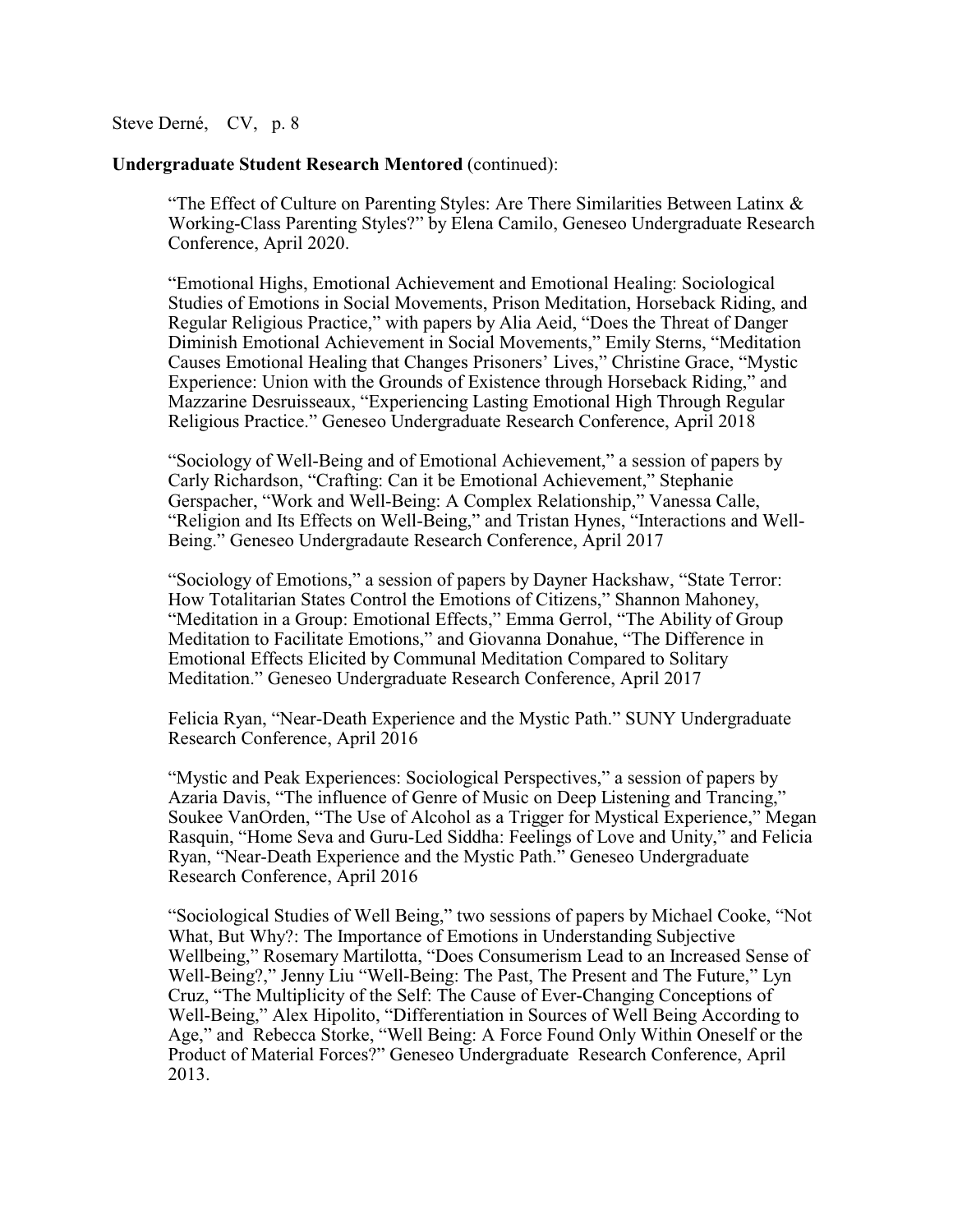### **Undergraduate Student Research Mentored** (continued):

Alex Hipolito, "Differentiation in Sources of Well Being According to Age," Council of Public Liberal Arts Colleges Northeast Regional Undergraduate Research Conference, North Adams, MA, October 2013.

"Sociological Studies of Emotion," a session of papers by Megan McPhillips, "Emotional Gifts in Romantic Relationships" and Kawai Jana Wong, "Virtual Solidarity Movement: Women's Reproductive Health Rights Advances Due to the New Age of Multi Media." Geneseo Undergraduate Research Conference, April 2013.

Joel Inbody, "Paul Made This Comment: Sociology of Language and Its Religious Application." Geneseo Undergraduate Research Conference, April 2012.

"Sociological Studies in Religion," a session of papers by Katie Dukarm, "Interactions Between the Religious Sphere and the Sphere of the State," Connor Hughson, "The Disenchantment of the World: Can Religion and the Intellectual Sphere Co-exist?," Kimberly Gallucci, "Disaster in Japan Leads to Formation of Religious Convictions," and Ali Rohan, "Religion: A Source of Disunity." Geneseo Undergraduate Research Conference, April 2012.

"Ritual, Religion, and Spirituality: Studies in Transformative Experiences," a session of papers by Joel Inbody, "Somatic Experiences and the Source of Religious Conviction" and Nora McGlynn, "Rituals of Status Reversal in the Antebellum South: the Effectiveness of Rituals in Societies of Acute Social Division." Geneseo Undergraduate Research Conference, April 2011.

Joel Inbody, "Somatic Experiences and the Source of Religious Conviction." Society for the Anthropology of Religion, Santa Fe, April 2011. [A revised version of Inbody's paper appeared in *Sociology of Religion* 76:3, (2015), 337-355].

"Sociological Studies of Well Being," a session of papers by Brooke Adams, "Team...Work? The Effects of Structured Leisure Time on Well Being"; Karen Sperber, "An Interesting Mix:: The Possibility That Well-Being and a Lack of Well-Being Can Be Experienced Simultaneously"; Rachel Greenberg, "Walk Down Memory Lane: Reflexivity as a Component of Well-Being"; and Patrick Maney, "Well-Being and the Sensory Construction of Happiness." Geneseo Undergraduate Research Conference, April 2010.

"Historical Studies in the Sociology of Emotions," a session of papers by Kaylin Wilson, "Parental Control Systems Between Class Lines: The Aristocratic Class and the Emotional Implications of Parenting Techniques"; Yurino Kawashima, "The Conception of Love among American Female Workers in the Sex Industry"; Emily Olson, "Excessive Conformity in Large Groups: An Analysis of Pride and Shame in the Sociology of Emotions"; and Kaitlen Burns, "Self-Perceived Emotional Deviance in Normative and Non-Normative Role Transitions." Geneseo Undergraduate Research Conference, April 2010